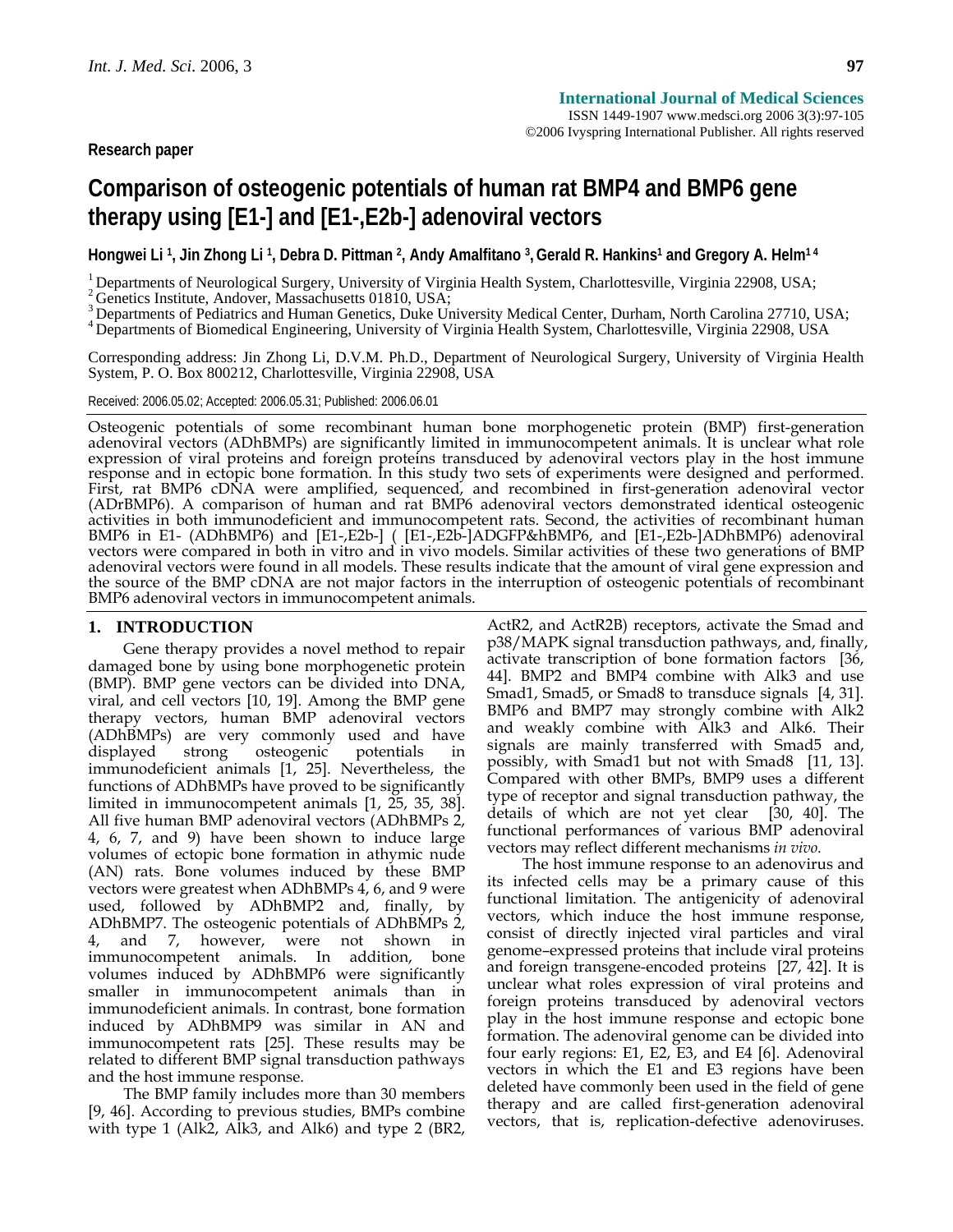Unfortunately, because of the presence of E1-like factors in many cell types, vectors with the E1 deletion may still express a certain amount of viral gene products *in vivo*. The expression of viral proteins in infected target cells may increase the host immune response and further interrupt the expression of the foreign gene [12]. To limit the productions of potentially immunogenic viral proteins, investigators have pursued the construction of adenoviral vectors in which more or even all viral coding genes have been deleted. Helper-dependent adenoviral vectors in which all viral protein–coding DNA sequences have been deleted have been developed [34, 45]. This modification reportedly has reduced toxicity and prolonged gene expression in some experiments [5, 33]. Nevertheless, we constructed a recombinant BMP9 helper-dependent adenoviral vector and found that the osteogenic potentials of this vector were not significantly different from those of the corresponding recombinant BMP9 first-generation vector (ADhBMP9) in immunodeficient and immunocompetent rats [23]. Because there are different signal transduction pathways among the BMPs, the complex procedure needed to produce the helper-dependent vector and the possible roles of viral gene products in the process of bone formation need to be clarified further. An adenoviral vector with deletions of E1, E3, and the polymerase and terminal protein ( [E1-,E2b-]AD, also known as the second-generation adenoviral vector) was selected in the following study. This class of modified adenovirus vector has several potential benefits including the following: 1) clonal preparations that do not require a helper virus for growth; 2) theoretically, decreased frequency of replication-competent adenovirus generation; 3) increased carrying capacity; 4) rapid scale up of production; and 5) decreased potential for eliciting an immunogenic response *in vivo* [20]. On the other hand, the sources of BMP cDNAs may also cause the functional limitation of ADhBMPs in immunocompetent animals. We selected rat BMP4 and BMP6 to help us answer these questions.

In the present study, two different sets of experiments were designed and performed. In the first, rat *BMP6* cDNA from adult Sprague–Dawley (SD) rats was cloned and sequenced. A recombinant firstgeneration adenovirus ADrBMP6 was constructed and compared with ADhBMP6 in the process of bone formation*.* In the second set of experiments, human *BMP6* cDNA was constructed to form a secondgeneration human BMP adenoviral vector ( [E1-,E2b- ]ADhBMP). The viral vectors [E1-,E2b-]ADhBMP6, and [E1-,E2b-]ADGFP&BMP6 which include the green fluorescent protein [GFP] were tested in *in vitro* and *in vivo* models. The roles of the viral genome and the sources of BMP cDNA in the process of bone formation were determined in this study.

## **2. MATERIALS AND METHODS**

# *Cloning and identification of rat BMP4 and BMP6 cDNA coding sequences*

Total RNA was prepared from the spleen of a 2 month-old SD rat by using an RNeasy Mini Kit (Qiagen, Valencia, CA) according to the manufacturer's instructions. Rat *BMP4* and *BMP6* cDNAs containing full coding sequences were generated by performing an RT-PCR with the OneStep RT-PCR Kit (Qiagen). The designs of the PCR primers were based on a known rat *BMP4* sequence and a partial rat *BMP6* sequence in which mouse and human *BMP6* sequences were inserted in places in which the rat sequence was not known  $[17, 22, 39]$ . For *BMP4*, the upstream primer was 5´–CCA CCA TGA TTC CTG GTA ACC GAA TGC TG–3´, to which CCACC was added to give the amplified product a typical Kozak consensus sequence around the initiator methionine; the downstream primer was 5´–CTC AGC GGC ATC CGC ACC CCT C–3´. For *BMP6*, the upstream primer was 5´–TTAGAT CTC CAC CAT GCC CGG GCT GGG G–3´, and the downstream primer was 5´–AGA ATC ACA GCC CCT GCA A–3´. Single PCR products of the expected size (1.2 kb for *BMP4* and 1.5 kb for *BMP6*) were purified by performing agarose gel electrophoresis and cloned into the *Eco*RV site of pShuttleCMV after having been blunted with T4 DNA polymerase. The purified rat *BMP4* and *BMP6* PCR products and the recombinant plasmids of pShuttle-rBMP4 and pShuttle-rBMP6 were prepared and sequenced (both strands) to ensure that the rat BMP inserts were correct.

## *Construction of rat BMP4 and BMP6 recombinant adenoviruses*

The AdEasy Vector System [18] was used for construction of the rat BMP4 and BMP6 adenoviral vectors. The linear pShuttle-rBMPs and the pAdEasy 1 plasmid were cotransformed into the competent *Escherichia coli* strain BJ5183 to obtain the BMP viral DNA plasmid. Briefly, 1 µg of linearized recombinant transfer vector pShuttle-rBMP  $(5 \mu l)$  and  $1.0 \mu l$  of pAdEasy-1 vector (100 ng/µl) were added to 200 µl of competent BJ5183 cells. The next procedure followed methods outlined in previous reports [18]. The recombinant clones were identified by using a PCR.

The pAdeasy-1 contains the human adenovirus type 5 genome with *E1* and *E3* deletions. The recombinant adenoviral plasmids, pADrBMP4 and pADrBMP6, were cleaved with *Pac*I to expose their inverted terminal repeats and transfected into 293A cells to produce viral particles. The recombinant viruses were identified by performing PCR, RT-PCR, Southern blot analysis, immunocytochemical staining, and Western blot analysis. The recombinant ADrBMP4 and ADrBMP6 were purified through two cesium chloride gradients, after which the purified virus was desalted by dialysis at 4°C against 10 mM Tris–hydrochloric acid buffer with 10% glycerol and stored in aliquots in liquid nitrogen. The titer of the virus preparations was determined by measuring the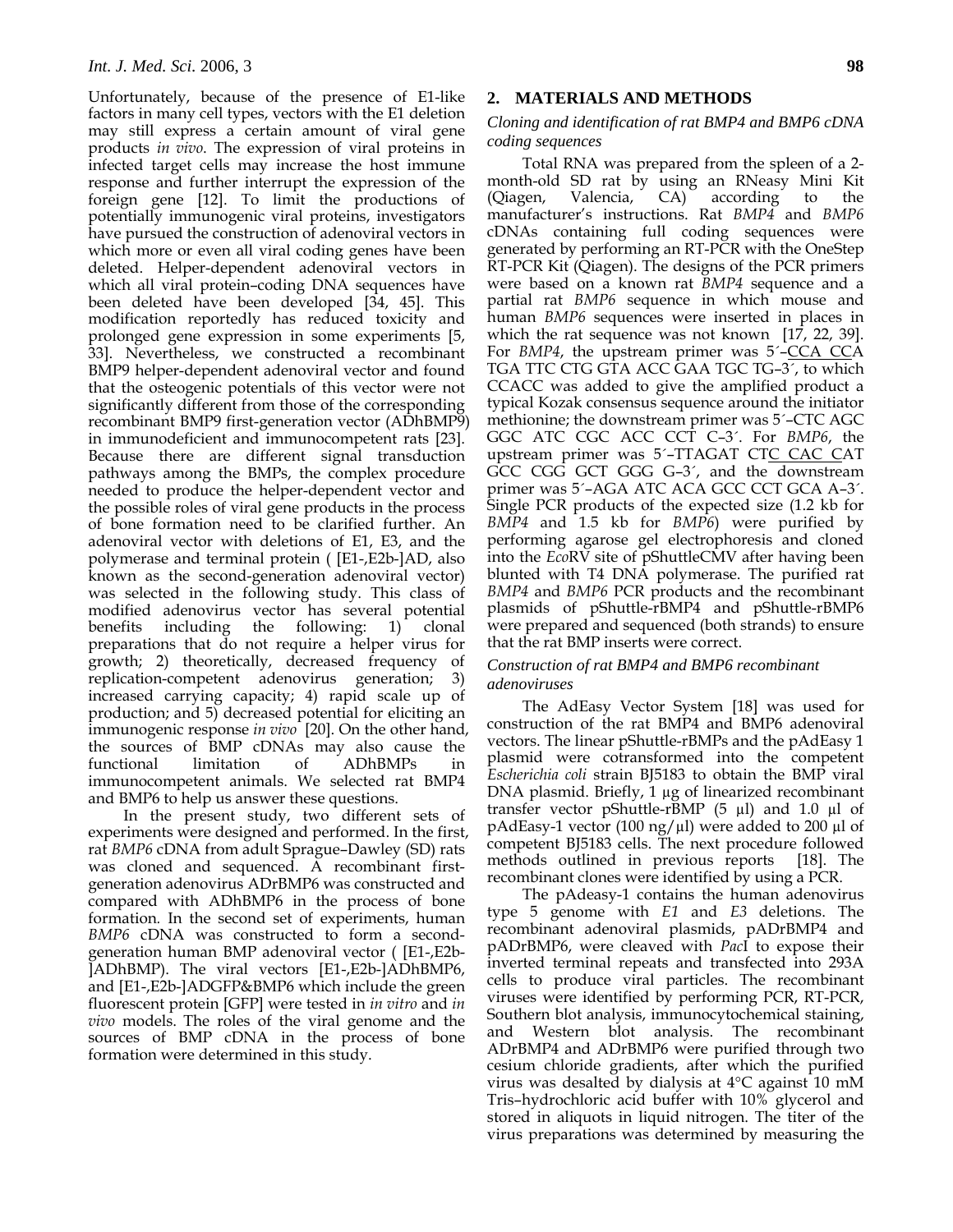spectrophotometric absorbance at 260 nm and by performing a plaque assay.

The AdEasy1ΔpolΔpTpsmall Vector System ( [E1- ,E2b-]AD) [3] was used for construction of human BMP second-generation adenoviral vectors ( [E1-,E2b- ]ADhBMP6, [E1-,E2b-]ADGFP&hBMP4, and [E1-,E2b- ]ADGFP&hBMP6), which lack polymerase and terminal protein [E2b] as well as the *E1* and *E3* genes. Human *BMP4* cDNA was inserted into the shuttle vector pTrackCMV, and a recombinant adenoviral vector was made that encoded both GFP and human BMP4 ( [E1-,E2b-]ADGFP&hBMP4). Human *BMP6* cDNA was inserted into the shuttle vectors pShuttleCMV and pTrackCMV, and recombinant adenoviral vectors were made that encode human BMP6 with GFP ( [E1-,E2b-]ADGFP&hBMP6) and without GFP ( [E1-,E2b-]ADhBMP6), as described earlier for the AdEasy Vector System. The viruses were produced in C7 cells, which are stably transformed with adenoviral *E1* and *E2b* genes [2]. The viral titer was measured by determining the spectrophotometric absorbance at 260 nm.

## *Southern blot analysis of genomic DNA of recombinant adenovirus*

Viral DNA was isolated from 293A or C7 cells that had been transduced with recombinant adenovirus. One hundred nanograms of each DNA was digested with *Hin*dIII, *Bst*XI (*BMP4* and *BMP6*), or *Bgl*II plus *Eco*RV (*BMP6*); electrophoretically separated in a 0.8% agarose gel; and transferred onto a nylon membrane. The membranes were baked at 80°C for 30 min and probed with the pAdEasy1 plasmid*, BMP4* cDNA fragment, or *BMP6* cDNA fragment, each of which was labeled with digoxigenin by using the DIG-Chem-Link Labeling and Detection Set (Roche Diagnostics Corp., Indianapolis, IN). Detection of DIG-labeled nucleic acids was performed using the DIG Luminescent Detection Kit (Roche).

# *Western blot detection of BMP4 and BMP6*

The pShuttle-rBMP4 and pShuttle-rBMP6 plasmids were transfected into 293A cells with Lipofectamine 2000 reagent (Invitrogen, Carlsbad, CA). African green monkey kidney cells (Vero cells, No. CCL-81; American Type Culture Collection [ATCC], Manassas, VA), which have a higher potential to produce BMPs than 293A or C2C12 cells, were infected with ADrBMP4, ADhBMP4 [25], [E1- ,E2b-]ADGFP&hBMP4, ADrBMP6, ADhBMP6 [25], [E1-,E2b-]ADhBMP6, [E1-,E2b-]ADGFP&hBMP6, or ADNULL  $(2 \times 10^8$  particles per well of a 24-well plate) in Opti-MEMI medium without fetal bovine serum. After transfection, the 293A cells or infected Vero cells were incubated for 48 hrs at 37°C. The transfected cells and media were harvested, treated in LDS sample buffer (Invitrogen) at 70°C for 10 min with reducing reagent (Invitrogen Corp., Carlsbad, CA), electrophoresed on a NuPAGE 10% Bis-Tris System (Invitrogen), and transferred to a PVDF membrane (Invitrogen). Recombinant human BMP4 and BMP6 (R&D Systems, Minneapolis, MN) were used as standard proteins. The blots were reacted with monoclonal mouse BMP4 or BMP6 antibody (Chemicon, Temecula, CA) at 1 μg/ml or with mouse β-actin antibody (Sigma Chemical Co, St. Louis, MO) at a 1:5000 dilution. The Novex Chemiluminescent Western Blotting Immunodetection System (Invitrogen) was used. Three concentrations of standard BMPs were used to make the standard curves. We calculated the sample BMP concentrations based on the results of film scanning by using the Personal Densitometer SI (Amersham Biosciences, Piscataway, NJ).

# *Rat BMP4 and BMP6 biological activity assays.*

Mouse C2C12 myoblastic cells (No. CRL-1772; ATCC) were used in bioassays to determine the biological activity of the BMPs. We chose the C2C12 cell line for this experiment not only because increased ALP activity in these cells is dependent on stimulation by BMPs, but also because the C2C12 cell has a lower background of ALP and constitutes a defined cell line that is much more convenient to use than human mesenchymal stem cells. Cells in 48-well plates that had reached 80% to 90% confluence were infected with ADrBMP4, ADhBMP4, ADrBMP6, ADhBMP6, or ADNULL at concentrations of  $3 \times 10^8$ ,  $1.5 \times 10^8$ ,  $7.5 \times$  $10<sup>7</sup>$ , and  $3.8 \times 10<sup>7</sup>$  particles per well. Seven days later, the cells were stained to measure ALP by using the Sigma Diagnostics ALP Kit (Sigma Diagnostics, Inc., St. Louis, MO).

# *In vivo ectopic bone formation in rats*

We studied ectopic bone formation in 2-monthold male rats. Eight AN rats and 20 SD rats were used for the study of BMP4, and 16 AN rats and 21 SD rats for the study of BMP6. Animal protocols were approved by the University of Virginia Animal Use and Research Committee and conformed to National Institutes of Health guidelines. The rats were anesthetized with a mixture of ketamine and xylazine, and in each animal the thigh was prepared in a sterile fashion. Using a 19-gauge guide needle, the skin 1 cm above the knee joint was punctured and the needle advanced 1 cm proximally. Through this needle, a Hamilton microsyringe was inserted and 50 μl of viral solution (2.8  $\times$  10<sup>10</sup>, 5  $\times$  10<sup>10</sup>, or 1.4  $\times$  10<sup>11</sup> particles) was injected.

For BMP4, the AN rats were separated into two groups (four rats per group). Animals in the first group received an injection of ADrBMP4 in one thigh and an injection of ADNULL in the other. Animals in the other group received an injection of [E1-,E2b- ]ADGFP&hBMP4 in one thigh and an injection of ADhBMP4 in the other. Each injection contained  $5 \times$ 1010 particles. The SD rats were separated into four groups (5 animals in each group). These animals received bilateral injections ( $5 \times 10^{10}$  particles in one thigh and  $1 \times 10^{10}$  particles in the other) of ADNULL, ADhBMP4, ADrBMP4, or [E1-,E2b-] ADGFP&hBMP4.

For BMP6, the AN rats were separated into four groups (four rats per group). Animals in three groups received an injection of  $2.8 \times 10^{10}$  particles of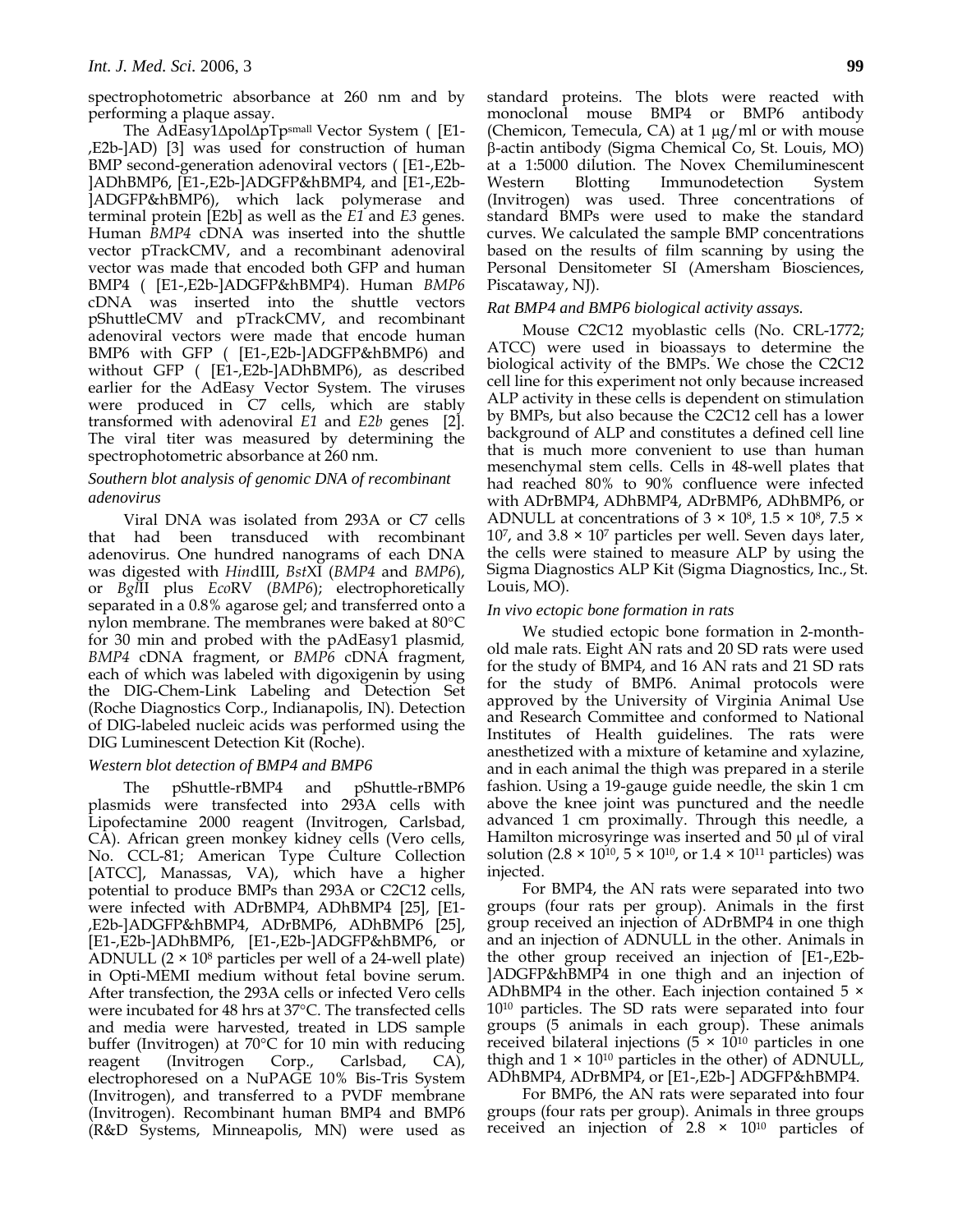ADNULL in one thigh and an injection of  $2.8 \times 10^{10}$ particles of either ADhBMP6, [E1-,E2b- ]ADGFP&hBMP6, or [E1-,E2b-]ADhBMP6 in the other thigh. Animals in the remaining group were injected in one thigh with  $1.4 \times 10^{11}$  of ADrBMP6 particles and in the other thigh with  $2.8 \times 10^{10}$  particles of ADrBMP6. The SD rats were separated into five groups. Only one vector was injected into each SD rat. Animals in the first four groups (four rats per group) received bilateral injections of either ADNULL, ADhBMP6, [E1- ,E2b-]ADGFP&hBMP6, or [E1-,E2b-]ADhBMP6 (2.8 × 1010 particles per thigh). The other five rats received bilateral injections of ADrBMP6 ( $2.8 \times 10^{10}$  particles in one thigh and  $1.4 \times 10^{11}$  particles in the other thigh).

On Day 35, the rats were euthanized and scanned using CT. Axial CT images (1-mm collimation and 1 mm table increment) were obtained using the standard algorithm with 130 kV, 100 mA, a 2-second scan time, and a 40-mm image size. The threedimensional reconstruction was performed using a Voxel Q workstation. Serum samples were collected on Days 0 and 35.

#### *Detection of antibodies to adenovirus*

Ninety-six-well Nunc Maxisorb plates (Nunc, Inc., Roskilde, Demark) were coated with 100 μl of purified adenovirus (5 × 109 particles AdCMVβgal/ml) in phosphate-buffered saline (PBS) overnight at 4°C, washed four times in PBS containing 0.05% Tween-20, and blocked in PBS supplemented with 1% bovine serum albumin for 1 hr at 37°C. Appropriately diluted serum samples were added to antigen-coated plates and incubated overnight at 4°C. Plates were washed four times in PBS–0.05% Tween-20 and incubated with anti–rat IgG (H+L) ALP conjugate (1:2500 dilution, Promega, Madison, WI) for 2 hrs at 37°C. The plates were washed in the manner described earlier, and ρ-nitrophenyl phosphate (ρNPP) substrate (Invitrogen) was added. Optical densities were recorded at 410 nm on an OPTImax tunable microplate reader (Molecular Devices Corp., Sunnyvale, CA).

#### *Detection of antibodies to BMP4 and BMP6*

Microtiter plates (96-well, Nunc) were coated with the purified human BMP4 and BMP6 (R&D Systems, Minneapolis, MN), followed by blocking, as described earlier. Rat sera were added in serial dilutions. Captured antibodies were detected as described previously.

# **3. RESULTS**

# *Cloning, sequencing, and identification of rat BMP4 and BMP6 cDNAs*

Rat BMP4 and BMP6 cDNA fragments containing complete coding regions were amplified by RT-PCR from the total spleen RNA of an adult SD rat. Afterward the fragments were directly cloned into pShuttleCMV, which is a transfer vector used with the CMV promoter for the pAdEasy Vector System.

For rat *BMP4* cDNA, five recombinant plasmids were selected and transfected into 293A cells. The expression of BMP4 was determined by performing immunocytochemical staining and Western blot analysis. Three of the five clones produced and secreted BMP4, but the amounts of BMP4 expressed by these clones varied; the other two clones could not produce BMP4 (Fig. 1). The three clones with BMP4 expression were sequenced and their sequences were compared with the *BMP4* coding region sequence published in GenBank. Only three consecutive base pairs in the propeptide coding region differed from the rat *BMP4* sequence described by GenBank, but these base pairs were the same as those found in murine and human *BMP4*. One clone that demonstrated a high BMP4 expression was used to construct the rat *BMP4* recombinant adenoviral vector. The complete rat *BMP4* cDNA sequence was submitted to GenBank (accession No. **AY184241**).

**Figure 1 Western blot detection of rat BMP4 or BMP6 in conditioned media.** The conditioned media were prepared from 293A cells transfected with rat *BMP4* or *BMP6* cDNA recombinant clones. Detection was accomplished using BMP4 antibody *(upper panel)* and BMP6 antibody *(lower panel)*. Lane 1, pShuttleCMV; Lanes 2–6, rat *BMP4* or *BMP6* recombinant clones; Lane 7, pShuttle-hBMP4 or pShuttle-hBMP6.



For rat *BMP6* cDNA, five recombinant plasmids (Nos. 1, 2, 7, 8, and 23] and the purified PCR product were sequenced. The clones differed from each other and from the partial sequence of the rat *BMP6* gene published in GenBank. Only clone No. 8 could produce and secrete BMP6, as observed using immunocytochemical staining and Western blot analysis (Fig. 1). Based on a comparison of the *BMP6* sequences of the five clones and the purified PCR product, the first complete rat *BMP6* cDNA sequence was obtained and submitted to GenBank (accession No. **AY184240**). For the derived amino acid sequence, amino acids 301 through 506 are identical to those derived from the previously reported partial sequence for the Lewis rat [39] (GenBank accession No. **X58830**), and amino acids 77 through 280 are identical to those derived from the previously reported partial sequence for the Wistar rat [22] (GenBank accession No. **U66298**) except for amino acid 146, which in our sequence is valine as opposed to alanine in the Wistar rat. The remaining amino acids, 1 through 76 and 281 through 300, are identical to those found in the mouse [8, 16, 17, 28] (GenBank accession No. **NM\_007556**). To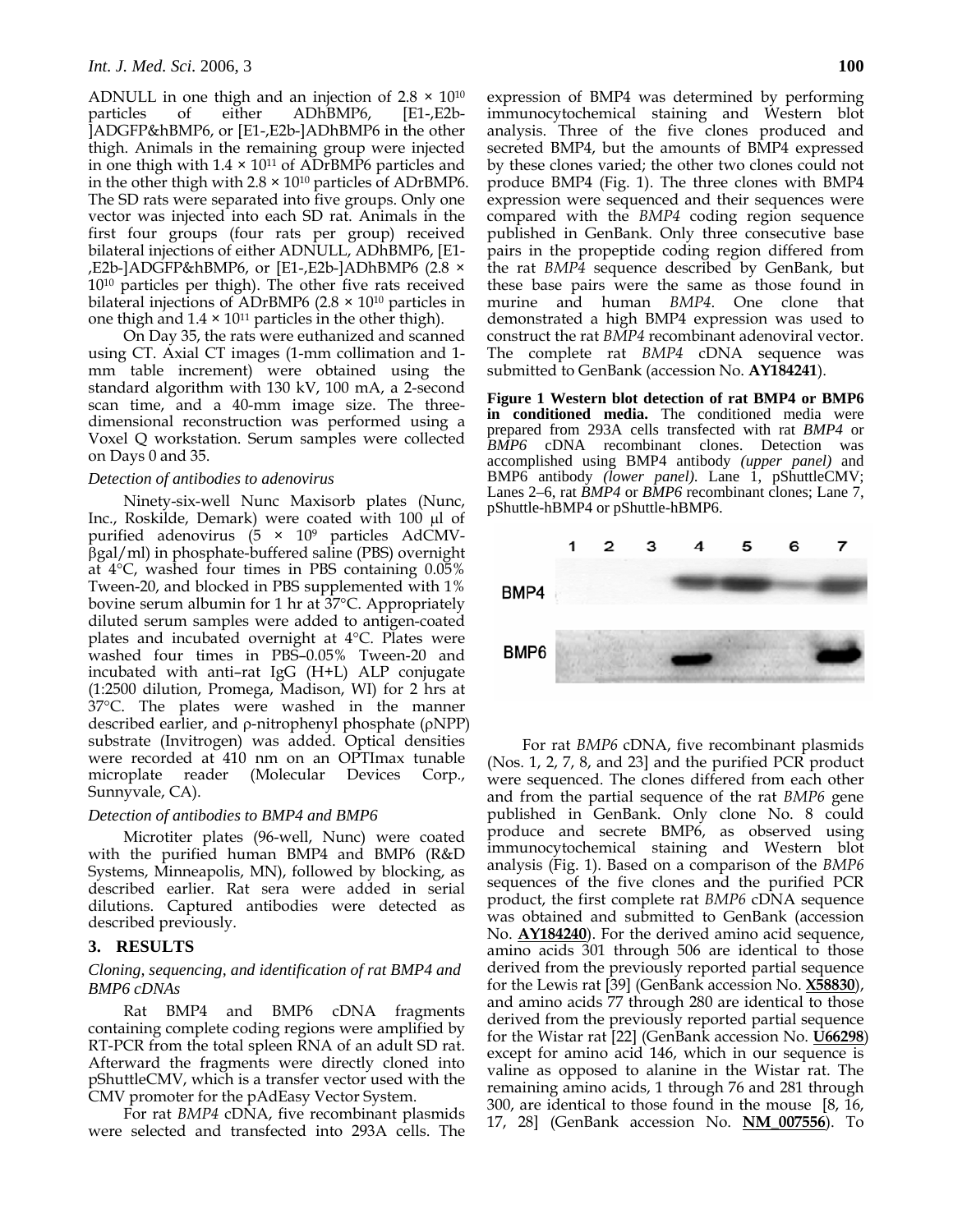ensure that the sequence of rat *BMP6* cDNA was correct, *BMP6* cDNA from another SD rat was amplified, cloned, and sequenced. The findings confirmed that the *BMP6* sequences from the two rats were identical. Genomic DNA containing the codon for the polymorphic amino acid was amplified from four additional SD rats and sequenced. The results of the genomic sequencing also verified the presence of valine at position 146 in the SD rats.

In each of the five rat BMP6 clones one or several amino acids were mutated, even though clone No. 8 could produce and secrete BMP6. A rat BMP6 recombinant clone was generated by ligation at the *Eco*NI site, between the upstream segment of clone No. 8 and the downstream segment of clone No. 2, to obtain a complete clone with no mutated amino acid.

## *Construction and identification of ADrBMP4 and ADrBMP6*

The AdEasy system was used to construct ADrBMP4 and ADrBMP6. The viral DNA of ADrBMP4 and ADrBMP6 were identified by performing a Southern blot analysis. Figure 2 shows the Southern blot for BMP6. The viral DNA contained the correct rat BMP cDNA inserts, and the expected DNA fragments were generated by using several restriction endonucleases. The titers of the purified viral solutions were  $1.0 \times 10^{12}$  particles/ml or  $2.1 \times$ 1010 plaque forming units (PFU)/ml for ADrBMP4 and  $2.7 \times 10^{12}$  particles/ml or 3.3 ×10<sup>10</sup> PFU/ml for ADrBMP6.

**Figure 2 Identification of recombinant BMP6 adenoviruses by Southern Blot analysis**. A. pAdEasy1 probe. B. *BMP6* cDNA fragment probe. DNA samples were digested by *Hin*dIII (Lanes 1, 2 and 3), *Bst*XI (Lanes 4, 5, and 6), and *Bgl*II plus *Eco*RV (Lanes 7, 8, and 9). M, 1-kb DNA ladder. Lanes 1, 4, and 7, 293A cells; Lanes 2, 5, and 8, ADrBMP6 DNA; Lanes 3, 6, and 9, ADhBMP6 DNA. This finding indicates that the construction of rat BMP6 recombinant adenovirus is correct.

# *BMP4 and BMP6 expression by corresponding adenoviral vectors in Vero cells*

Protein expression by the BMP4 vectors is demonstrated in Fig. 3A and B, which depicts the results of a Western blot analysis of lysed Vero cells transduced with ADNULL, ADhBMP4, or ADrBMP4. The blot was tested with BMP4 antibody (Fig. 3A) and with β-actin antibody (Fig. 3B). The ADrBMP4 transduced cells produced mature protein that exhibited the same electrophoretic mobility as ADhBMP4 on a reduced gel. There was no significant difference in the amount of BMP4 expressed by ADrBMP4- and ADhBMP4-transduced Vero cells. Protein expression by the BMP6 vectors is demonstrated in Fig. 3C, which shows a Western blot of lysed Vero cells transduced with ADNULL, ADhBMP6, or ADrBMP6. The blot was probed with an antibody to BMP6 (Fig. 3C) and with β-actin antibody (Fig. 3D). The ADrBMP6-transduced cells produced mature protein that exhibited the same electrophoretic mobility as ADhBMP6 on a reduced gel. Also there was no significant difference in the amounts of expressed BMP6 protein between ADrBMP6- and ADhBMP6-transduced Vero cells, which were 8.1  $\mu$ g/ml and 7.9  $\mu$ g/ml, respectively. After a denaturing gel electrophoresis under reducing conditions and a Western blot analysis, a 19-kD protein reacted with the BMP6 antibody. The staining differed from that of standard human BMP6, which was purchased from R&D Systems (Minneapolis, MN) and displayed two bands at 18 kD and 23 kD. This difference may be due to dissimilar cell types, which may produce different numbers of glycosylation sites.

# *Alkaline phosphatase activity induced by BMP adenoviral vectors in C2C12 cells*

To evaluate the biological function of rat and human BMP4 and BMP6, C2C12 cells transduced with BMP adenoviral vectors were stained to demonstrate



(ALP) activity, which is an important indicator of BMP activity. The ADrBMP4 induced ALP expression in C2C12 cells was similar to that observed following ADhBMP4 treatment (data not shown); however, at

alkaline phosphatase

the same number of viral particles, the ALP expression induced by ADrBMP6 in C2C12 cells was significantly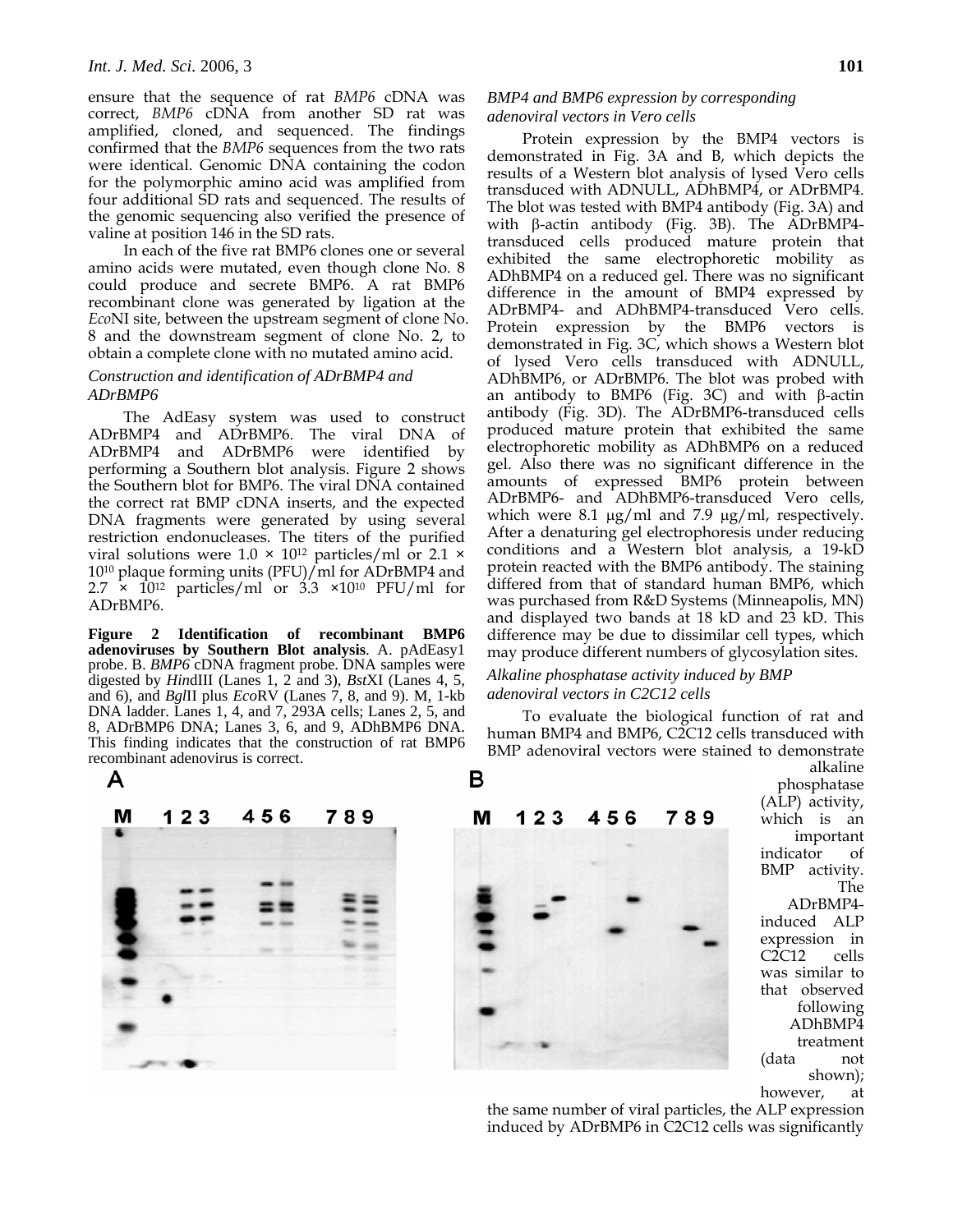less than that induced by ADhBMP6 (Fig. 4). No ALP was detected in ADNULL-transduced cells.

**Figure 3 Western blot detection of BMP4 (A), BMP6 (C and E), and** β**-actin (B and D).** A solution of lyzed transduced Vero cells (A, B, C, and D) or conditioned medium (E) was loaded onto the reduced gel; **A.** BMP4 antibody detection: Lane 1, Rainbow protein molecular marker; Lane 2, untreated cells; Lane 3, ADNULL; Lane 4, ADhBMP4; Lane 5, ADrBMP4; Lane 6, [E1-,E2b- ]ADGFP&hBMP4; Lanes 7, 8 and 9, BMP4 protein standards 20, 10, and 5 ng. **B.** The same blot as A tested with β-actin antibody. **C.** BMP6 antibody: Lane 1, Rainbow protein molecular marker; Lane 2, untreated cells; Lane 3, ADNULL; Lane 4, ADhBMP6; Lane 5, ADrBMP6; Lanes 6, 7, and 8, BMP6 protein standards 10, 20, and 40 ng. **D.** The same blot as C probed with β-actin antibody. **E.** BMP6 antibody detection: Lane 1, Rainbow protein molecular marker; Lane 2, untreated cells; Lane 3, ADNULL; Lane 4, [E1-,E2b-]ADhBMP6; Lane 5, [E1-,E2b-]ADGFP&hBMP6; Lane 6, ADhBMP6.



**Figure 4 Alkaline phosphatase activity of BMP6 adenoviruses in C2C12 cells.** The C2C12 cells were transduced with AdCMV-Null, AdCMV-rBMP6 or AdCMV-hBMP6 particles  $3x10^8$  (A),  $1.5x10^8$  (B),  $7.5x10^7$ (C) and  $3.8x10^7$  (D).

**ADNULL ADhBMP6 ADrBMP6 Particles** 



#### *Construction and identification of [E1-, E2b-]ADhBMPs*

Human *BMP4* and *BMP6* cDNAs were also inserted into second-generation adenoviral vectors. These vectors, which included [E1-,E2b- ]ADGFP&hBMP4, [E1-,E2b-]ADhBMP6, and [E1-,E2b- ]ADGFP&hBMP6, were validated by PCR, RT-PCR, and Southern blot analysis. The titers of the purified [E1-,E2b-]ADGFP&hBMP4, [E1-,E2b-]ADhBMP6, and [E1-,E2b-]ADGFP&hBMP6 were 8.6 × 1011, 9.6 × 1011, and  $3.6 \times 10^{11}$  particles/ml, respectively. The amounts of human BMP4 and BMP6 expression in the [E1-,E2b- ]ADhBMPs were also compared in Vero cells. Similar amounts of mature BMP4 were detected in solutions of lysed cells that had contained [E1-,E2b- ]ADGFP&hBMP4 and ADhBMP4 (Fig. 3A and B), and similar amounts of secreted mature BMP6 were detected in cultured media that had contained [E1- ,E2b-]ADhBMP6, [E1-,E2b-]ADGFP&hBMP6, and ADhBMP6 (Fig. 3E).

## *Ectopic bone formation induced by BMP adenoviral vectors*

On Day 35 after viral injection, the rats underwent computerized tomography (CT) scanning, and three-dimensional reconstruction was performed using a Voxel Q workstation. The sites at which ADhBMP4, ADrBMP4, and [E1-,E2b-]ADGFP&hBMP4 had been injected into AN rats revealed similar volumes of ectopic bone formation. None of the BMP4 adenoviruses induced ectopic bone formation at the injection site in SD rats, and ADNULL did not induce ectopic bone formation at the injection site in AN or SD rats (Fig. 5 *upper panel*). In AN rats ectopic bone formation was found in the thigh musculature adjacent to the femur, at the injection sites of ADrBMP6 and ADhBMP6. At the same viral dose (2.8  $\times$  10<sup>10</sup> particles) the mean volume of bone induced by ADhBMP6 in these animals was larger than that induced by ADrBMP6. Mean bone volumes were greater in AN rats that had received increased viral doses of ADrBMP6 (Table 1). In SD rats, ectopic bone formation was shown at sites that had been injected

> with  $1.4 \times 10^{11}$  particles of ADrBMP6 and 2.8 ×1010 particles of ADhBMP6, but not at the site that had been injected with  $2.8 \times 10^{10}$  particles of ADrBMP6. Bone volumes in SD rats that had received one of these two BMP6 vectors were significantly smaller than volumes measured in AN rats that received the same viral dose (Fig. 5 *lower panel*). Similar patterns of bone formation for [E1-,E2b-]ADhBMP6 and [E1-,E2b- ]ADGFP&hBMP6 were observed in both AN and SD rats.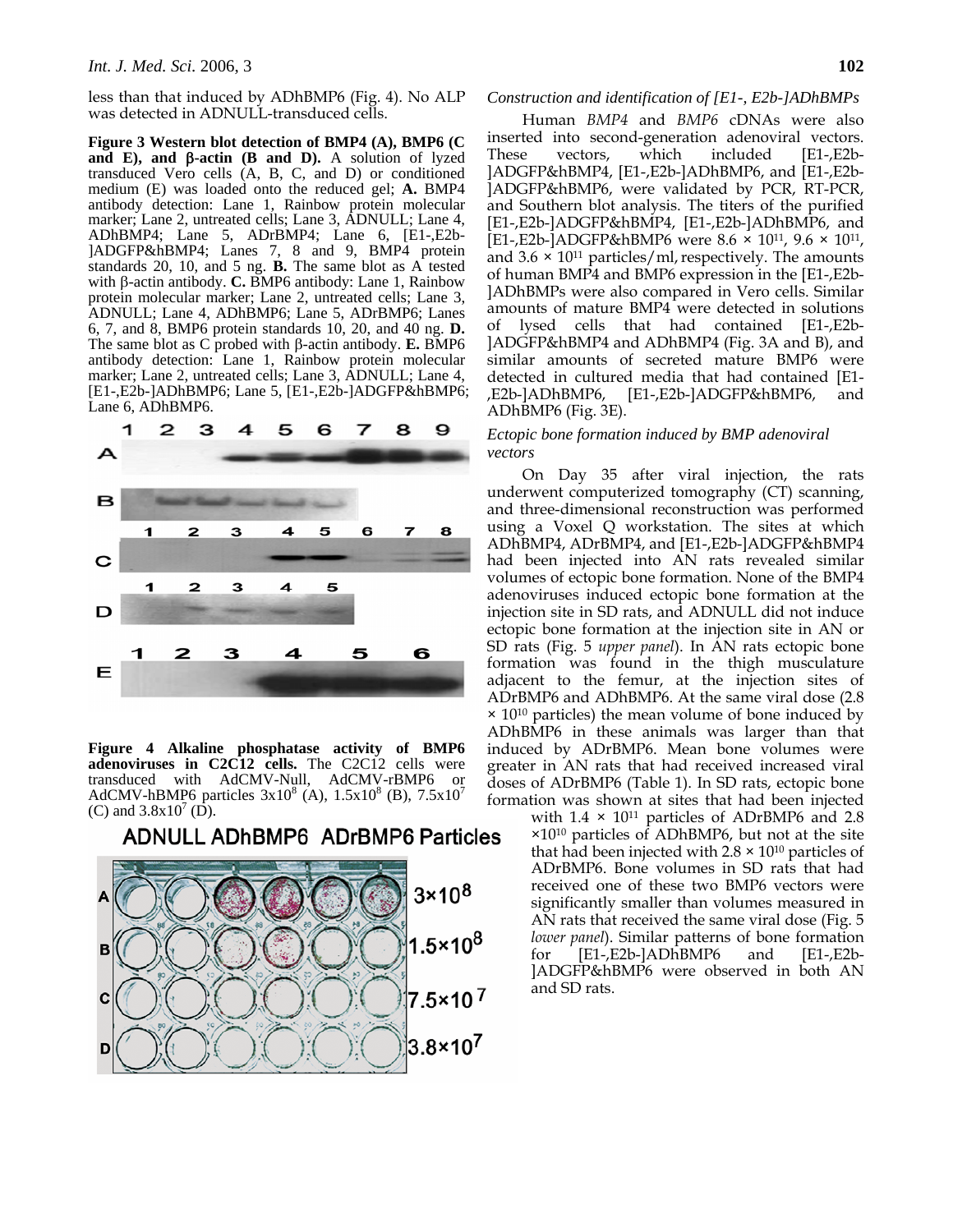**Figure 5 BMP4- and BMP6-induced bone formation in AN and SD rats.** The animals were scanned on Day 35 after viral injection. The viral dose was  $5 \times 10^{10}$  particles/50  $\mu$ l for all BMP4 vectors *(upper panel)*, 2.8  $\times$  10<sup>10</sup> particles/50 µl for ADhBMP6 and  $1.4 \times 10^{11}$  particles/50 µl for ADrBMP6 *(lower panel)*, and  $5 \times 10^{10}$  *(upper panel)* and  $1.4 \times 10^{11}$  *(lower panel)* particles/50 µl for ADNULL. *Arrows* indicate ectopic bone formation.



Table 1. Volumes of new bone induced by different BMP6 adenoviruses in AN and SD rats.

| Adenovirus                                      | AN Rats $(cm3)$ | New Bone in New Bone in SD Rats (cm <sup>3</sup> ) |
|-------------------------------------------------|-----------------|----------------------------------------------------|
| <b>ADNULL</b><br>$(2.8\times10^{10}$ particles) |                 |                                                    |
| ADhBMP6<br>$(2.8\times10^{10}$ particles)       | $1.02 + 0.07$   | $0.08 + 0.02$                                      |
| ADrBMP6<br>$(2.8\times10^{10}$ particles)       | $0.48 \pm 0.09$ |                                                    |
| $ADrBMP-6$<br>$(1.4\times10^{11}$ particles)    | $1.06 \pm 0.05$ | $0.07 \pm 0.03$                                    |

#### *Detection of BMP4 and BMP6 antibodies*

Enzyme-linked immunosorbent assays (ELISAs) were used to analyze sera obtained from the SD rats to determine the presence of antibodies against the adenovirus and against BMP4 and BMP6. Sera from ADNULL-, ADrBMP6-, ADhBMP6 -injected SD rats contained equivalent titers of adenovirus antibodies (Fig. 6A). Sera from ADhBMP6-injected SD rats demonstrated significant antibodies against BMP6, and sera from ADrBMP6-injected rats contained similar titers of antibodies to BMP6 (Fig. 6B). Sera from ADNULL-injected rats contained negligible antibodies to BMP6.

Similarly, sera from ADNULL-, ADhBMP4- and ADrBMP4-injected rats contained equivalent titers of adenovirus antibodies. Sera from ADhBMP4-injected SD rats demonstrated antibodies against BMP4 and, unexpectedly, sera from ADrBMP4-injected SD rats contained similar titers of antibodies to BMP4. Sera from ADNULL-injected SD rats exhibited no reaction to BMP4 (data not shown).





#### **4. DISCUSIONS**

Although many papers have provided evidence that second- or third-generation adenoviral vectors reduce the host immune response and prolong the expression of transduced foreign genes in immunocompetent animals compared with firstgeneration adenoviral vector, this does not significantly affect the fate of BMP adenoviral vectors in immunocompetent animals. In our previous report [23], we showed that a helper-dependent adenoviral vector did not improve the osteogenic potential of the BMP9 in immunocompetent animals. Because there is a certain amount of helper virus contamination in the preparation of a BMP9 helper-dependent adenovirus and because BMP4, BMP6, and BMP9 have different signal transduction pathways, the effects of viral gene expression in transfected cells on BMP-induced bone formation remained unclear. As a consequence the present study was designed and performed. Recombinant human BMP4 and BMP6 secondgeneration adenoviral vectors have not shown any improvement in the induction of ectopic bone formation in immunocompetent rats. The results of our other experiments demonstrate that foreign gene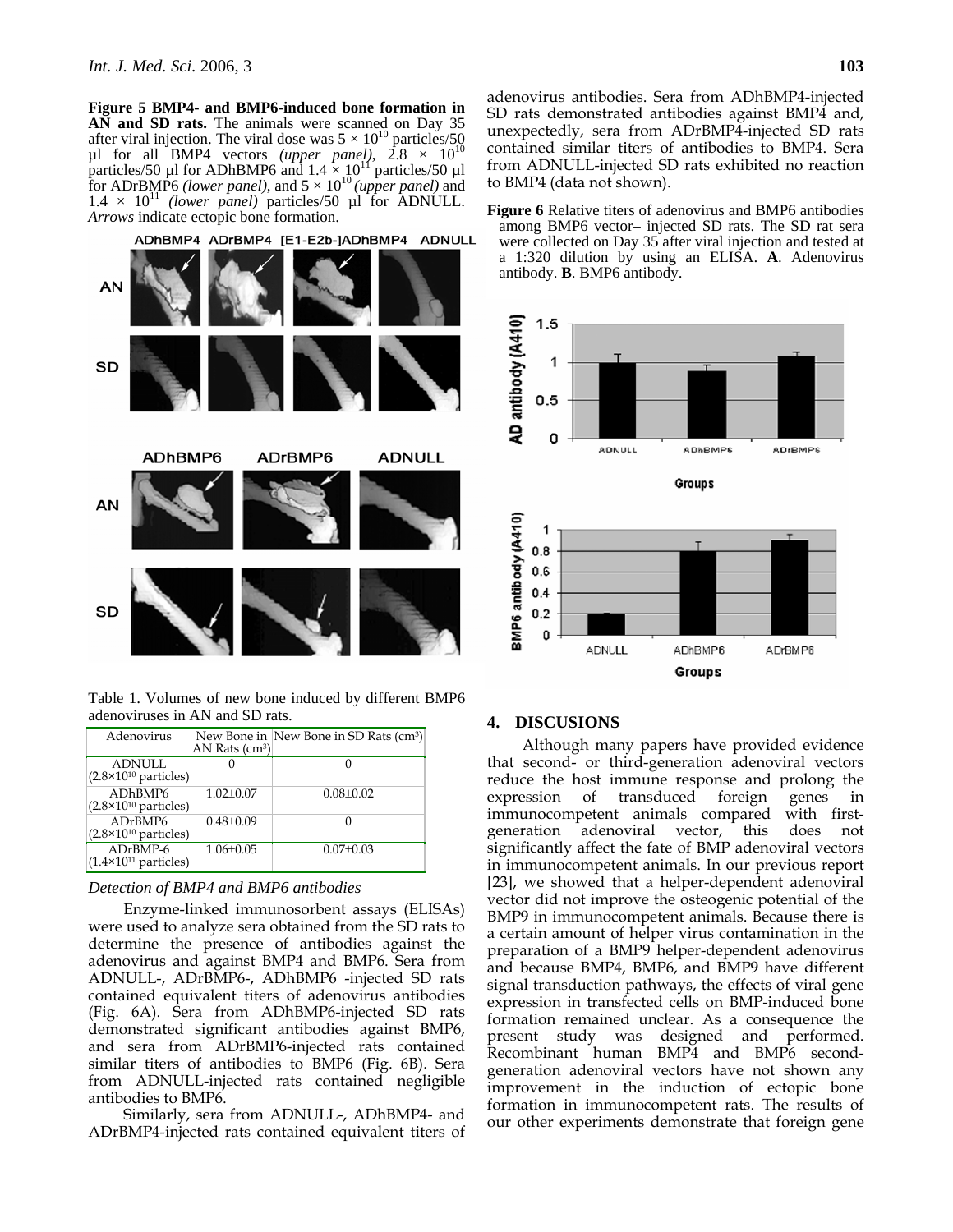expression curves are very similar in AN and SD rats when a first-generation adenovirus is used. Periods of foreign gene *(luciferase)* expression can last up to 9 months in SD rats and 6 months in rabbits [24]. The findings indicate that, although similar amounts of BMP4 or BMP6 may be expressed by their adenoviral vectors in AN and SD rats, the osteogenic potentials of BMP4 or BMP6 are significantly reduced in immunocompetent rats. This limitation may be caused by the innate host immune response, rather than by the adaptive immune response, which is induced by a direct injection of viral particles [14, 15, 32]. T cells or their secreted cytokines may play critical roles in the process of bone formation.

The source of the foreign genes is another possible factor that may determine the fate of BMP adenoviral vectors. To assess the potential immune response against foreign human *BMP*, rat *BMP4* and *BMP6* cDNAs were amplified, cloned, sequenced, and identified. Recombinant adenoviruses encoding rat *BMP4* and *BMP6* were constructed and compared with ADhBMP4 and ADhBMP6 in the *in vitro* and *in vivo* models. At the same viral dose, the activities of rat and human BMP4 adenoviral vectors are very similar in all models. Nevertheless, the activity of rat BMP6 is lower than that of human BMP6 in all three models; this is apparent because lower amounts of ALP and smaller volumes of bone were induced by ADrBMP6 than by ADhBMP6 in AN and SD rats. The results indicate that the source of the BMP gene is not a major factor affecting the osteogenic potential of BMP adenoviral vectors in immunocompetent animals. On the other hand, the process of bone formation can be initiated by BMP adenoviral vectors within 1 to 3 days after viral injection [1, 21, 23, 43]. This indicates that the early stage after BMP viral injection is the critical period in which to determine the functions of BMP adenoviral vectors in immunocompetent animals. Any additional investigations undertaken to improve the potentials of BMP vectors should target this early stage.

Induction of the host immune response by foreign gene products is a basic immunological principle; however, induction of the host immune response by homologous gene products rarely occurs. In our experiment, BMP4 and BMP6 antibodies in SD rats were detected in the presence of not only ADhBMP4 and ADhBMP6, but also ADrBMP4 and ADrBMP6. It remains unclear why this autoimmune response occurred, but one possible reason may be that local over expression of rat BMPs in muscle tissue provoked the host immune system. Another reason for this autoimmunity may be directly connected to adenoviral vector infection of the muscle cells. It has been shown that adenoviral infections can break the host's tolerance to peripheral transgene-encoded antigens [37, 47], and injection of a foreign protein in adjuvant has been shown to break the host's tolerance to a homologous self protein [26, 29]. It has been demonstrated that adenoviral vectors can also induce immune responses to self-antigens [41]. Interestingly,

mice that are transgenic for an E1,E3–deleted adenoviral genome do not appear to tolerate firstgeneration adenoviral vectors, and exposure to adenoviral antigens still elicits the generation of a robust immune response [7]. The overexpression of self-transgenes may, therefore, lead to an autoimmune response and potentially significant side-effects. Thus, human gene therapy trials in which an adenoviral vector containing human genes is utilized should be pursued with caution. Further study of this mechanism may be helpful to understand autoimmune diseases in the human clinical setting.

Besides the aforementioned major findings of this experiment, accurate gene sequencing is also a critical factor in the determination of the fate of gene expression. Any mismatched base pair may lead to the inability of a gene to express its protein. This issue should be emphasized, especially when cDNA is amplified using RT-PCR.

In conclusion, although the deletion of the *E1* and *E2b* genes and the use of homologous (rat) BMP genes do not improve the osteogenic potential of direct BMP adenovirus vector gene therapy, the results of this study indicate that BMP gene therapy has unique characteristics and that the initial immune response may play a critical role in the process of bone formation. Interestingly, ADrBMP4 and ADrBMP6 treatments led to the production of anti-self (antirBMP4 or anti-rBMP6) antibodies.

### **ACKNOLEDGEMENTS**

This study was supported by the National Institutes of Health (Grant No. R01 AR46488-01A2 to GAH). The authors thank John Kammauf for his skills in performing the CT scanning and Dwight Saulle for the genomic DNA PCR on rat BMP6.

#### **CONFLICT OF INTEREST**

The authors have declared that no conflict of interest exists.

#### **REFERENCES**

- 1. Alden TD, Pittman DD, Hankins GR, et al. In vivo endochondral bone formation using a bone morphogenetic protein 2 adenoviral vector. Hum Gene Ther 1999;10:2245-53.
- 2. Amalfitano A, Chamberlain JS. Isolation and characterization of packaging cell lines that coexpress the adenovirus E1, DNA polymerase, and preterminal proteins: implications for gene therapy. Gene Ther 1997; 4:258-63.
- 3. Amalfitano A, Hauser MA, Hu H, et al. Production and characterization of improved adenovirus vectors with the E1, E2b, and E3 genes deleted. J Virol 1998; 72:926-33.
- 4. Aoki H, Fujii M, Imamura T, et al. Synergistic effects of different bone morphogenetic protein type I receptors on alkaline phosphatase induction. J Cell Sci 2001; 114:1483-9.
- 5. Balague C, Zhou J, Dai Y, et al. Sustained high-level expression of full-length human factor VIII and restoration of clotting activity in hemophilic mice using a minimal adenovirus vector. Blood 2000; 95: 820-8.
- 6. Berns KI, Giraud C. Adenovirus and adeno-associated virus as vectors for gene therapy. Ann N Y Acad Sci 1995; 772:95-104.
- 7. Camargo FD, Huey-Louie DA, Finn AV, et al. Germline incorporation of a replication-defective adenoviral vector in